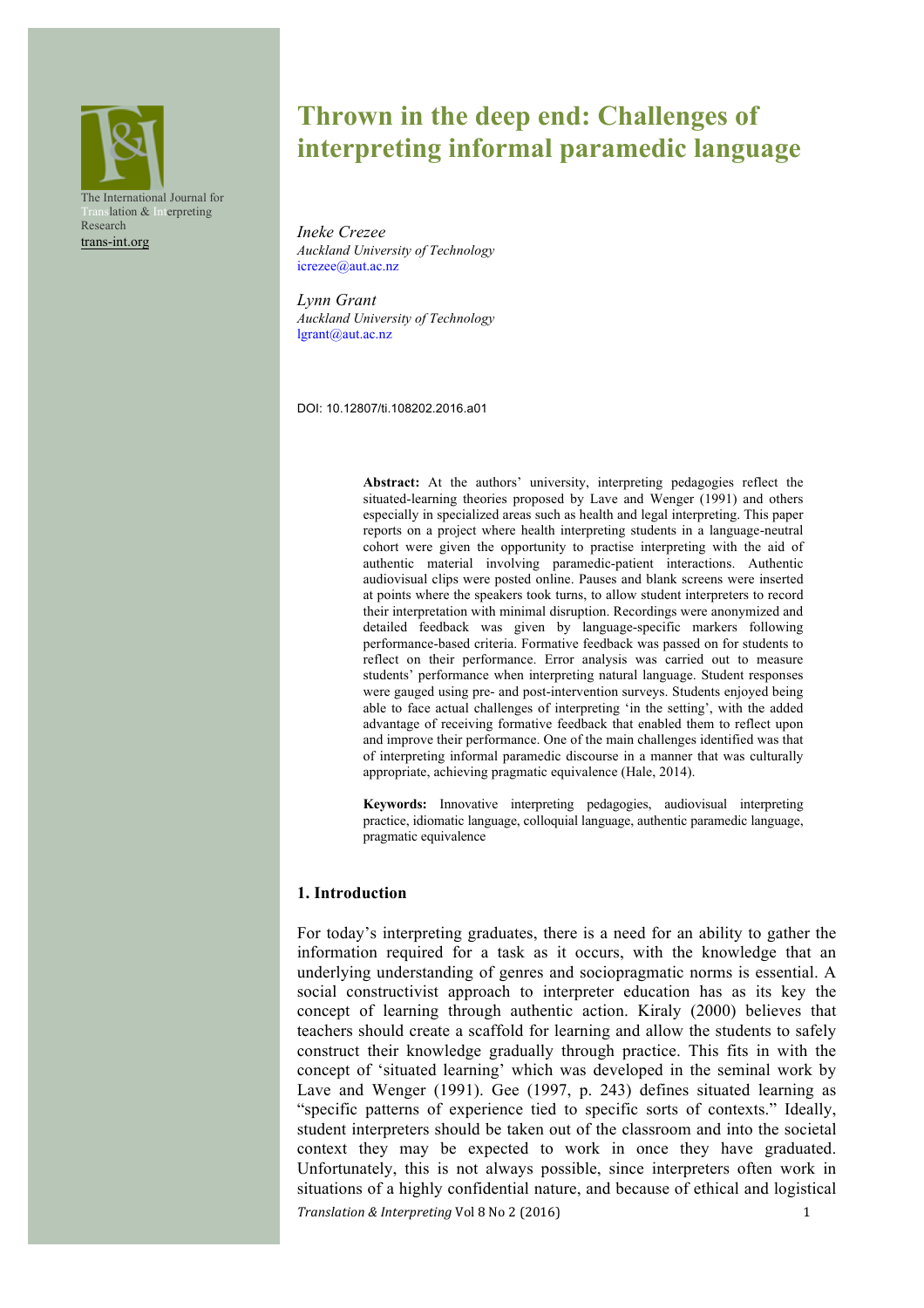constraints: student interpreters do not as yet have the skills required to work in specialized settings, and student observations in the setting are difficult to organize.

This paper presents an example of a classroom intervention which aimed to bring the setting into the classroom through the use of audiovisual resources for interpreting practice. The aim of the intervention was to assess the students' satisfaction with such resources, and also to provide them with feedback on their interpreting performance. One of the main challenges identified by the study was that of interpreting informal paramedic discourse in a culturally and pragmatically equivalent manner.

According to Pöchhacker (2011, p. 19) interpreting research methods can be said to mainly fall into the "Ask", "Watch" or "Record" categories, and "documentary material, often derived from technology-supported forms of observation such as audio or video recordings may be used to build singlecase or massive machine-readable corpora" (2011, p. 19-20). The data used for this study was derived from televised real-life documentaries showing paramedics at work. Hale and Napier (2013) describe classroom interventions as a way to test particular educational approaches. This classroom intervention not only fits with a situated learning approach, but also with the type of research referred to by Pöchhacker (2011) and Hale and Napier (2013). This paper will address the usefulness of audiovisual resources in the interpreter classroom. Features of paramedic discourse will be discussed, as will student and teacher evaluation of this learning tool. Findings include the need to incorporate a discussion on various types of medical discourse and appropriate strategies aimed at achieving pragmatic equivalence in interpretation.

## **2. Background**

At the authors' university, health and legal interpreting students are exposed to expert performances through compulsory observation of experienced interpreters at work in health and legal settings. However, teaching staff felt that the students should also be exposed to authentic language used in those settings through an additional type of situated learning approach. Technological advances and the transition to an online Learning Management system were utilized to offer student interpreters practice in (semi-) authentic settings.

In the study reported on here, the situated learning approach resulted in student interpreters being able to practise interpreting of authentic language reflecting two entirely different communicative styles. The trainee health interpreters interpreted interactions between paramedics and patients, characterized by the use of colloquial language, where the focus was on achieving patient wellbeing and reassurance.

The authors' university offers language-neutral interpreter education (cf. also Hale & Ozolins, 2014). Offering language-specific courses would fail to address the increasing need for interpreters in a multitude of languages in the increasingly multilingual society that is New Zealand today.

#### **2.1 Literature review**

This literature review will briefly focus on the different types of discourse involved, starting with approaches to interpreter education, which will be followed by an examination of health professional-patient language.

**2.1.1 Approaches to interpreter education.** In our institution, interpreter education follows the social constructivist, situated learning approach

*Translation & Interpreting* Vol 8 No 2 (2016) 2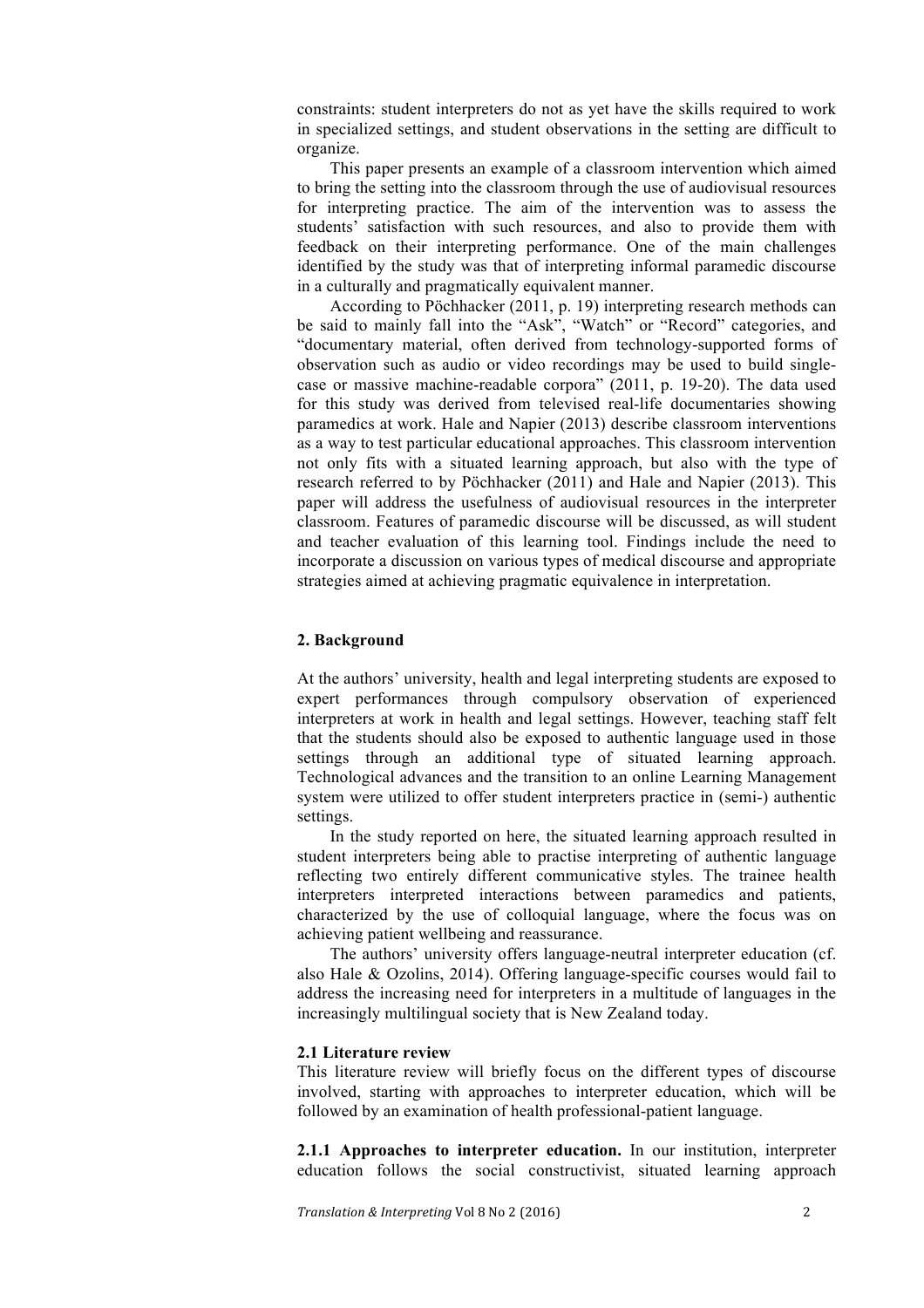advocated by Gonzalez Davies (2004, 2012), Kiraly (1995, 1997, 2000) and Lave and Wenger (1991), with elements of the problem-based approach to learning outlined by Angelelli (2008). Liu's (2001) comparison of the performances of expert versus novice interpreters and her findings likewise point to the importance of real world experience in gaining interpreting expertise, through the acquisition of domain-specific skills. The authors agree with Ryu's suggestion that "the world outside the classroom doors" might be "a better learning arena in many areas" (2009, p. 256). However, involving trainee interpreters in situated learning 'in the real world' is not always feasible or safe for either students or the parties they might practise interpreting for. Therefore, the authors elected to use innovative situated learning technologies to enable both their classroom and online student cohorts to practise interpreting in authentic (virtual) contexts. Prior to the study reported on here, the situated learning approach had already involved trainee health interpreters' observing expert performances by practising interpreters in health settings. However, student interpreters were not able to practise interpreting in such authentic settings. Whilst lecturers provided semiauthentic audio-recorded material for students to practise with in the computer laboratory (or wherever they might be), students did not receive 'expert' language-specific feedback on their interpretation. Rather they relied on feedback from language peers.

The authors applied to their university for research funding to see whether using authentic audiovisual material, coupled with individual feedback, would address some of the limitations of the observation of expert performance and semi-authentic audio-only interpreting practice material.

In 1998, Shlesinger predicted interpreting scholars would have to await the advent of what she termed the "necessary technological breakthroughs" before they could have a corpus that might provide them with more than just the linguistic parameters (1998, p. 3). Current digital media enable us to not only access audiovisual corpora but also to adapt them to the interpreter classroom (Crezee, Burn & Gailani, 2015). The use of such a corpus may be said to fit comfortably within a situated learning approach to interpreter training, as it allows student interpreters to practise with authentic material, where they see and hear language used in its original context. Seeing and hearing audiovisual and contextual cues enable student interpreters to deduce the meaning of language, which in turn enables them to render an accurate interpretation.

Situated learning approaches are ideally suited to helping student interpreters uncover some of the challenges of real world interpreting. In the study described here, interpreting authentic discourse used by paramedics in their interactions proved to be the main challenge. According to student comments, the informal nature of such discourse proved to be an issue that challenged any pre-conceived ideas about interpreter invisibility (Metzger, 1999) they might have held prior to participating.

**2.1.2 Paramedic discourse.** As stated, trainee interpreters in the studies reported on here were faced with the task of interpreting not just medical terms but also informal paramedic discourse.

**2.1.3 Idiomatic language used by paramedics.** Idiomatic language may be defined as colloquial everyday language that includes idioms and idiomatic expressions. Grant and Bauer (2004) provided not only a more restrictive definition of idioms per se, by focusing on their "non-compositional nature", but in the process they also created a "larger category of figuratives", comprising what was termed "the important group of expressions which have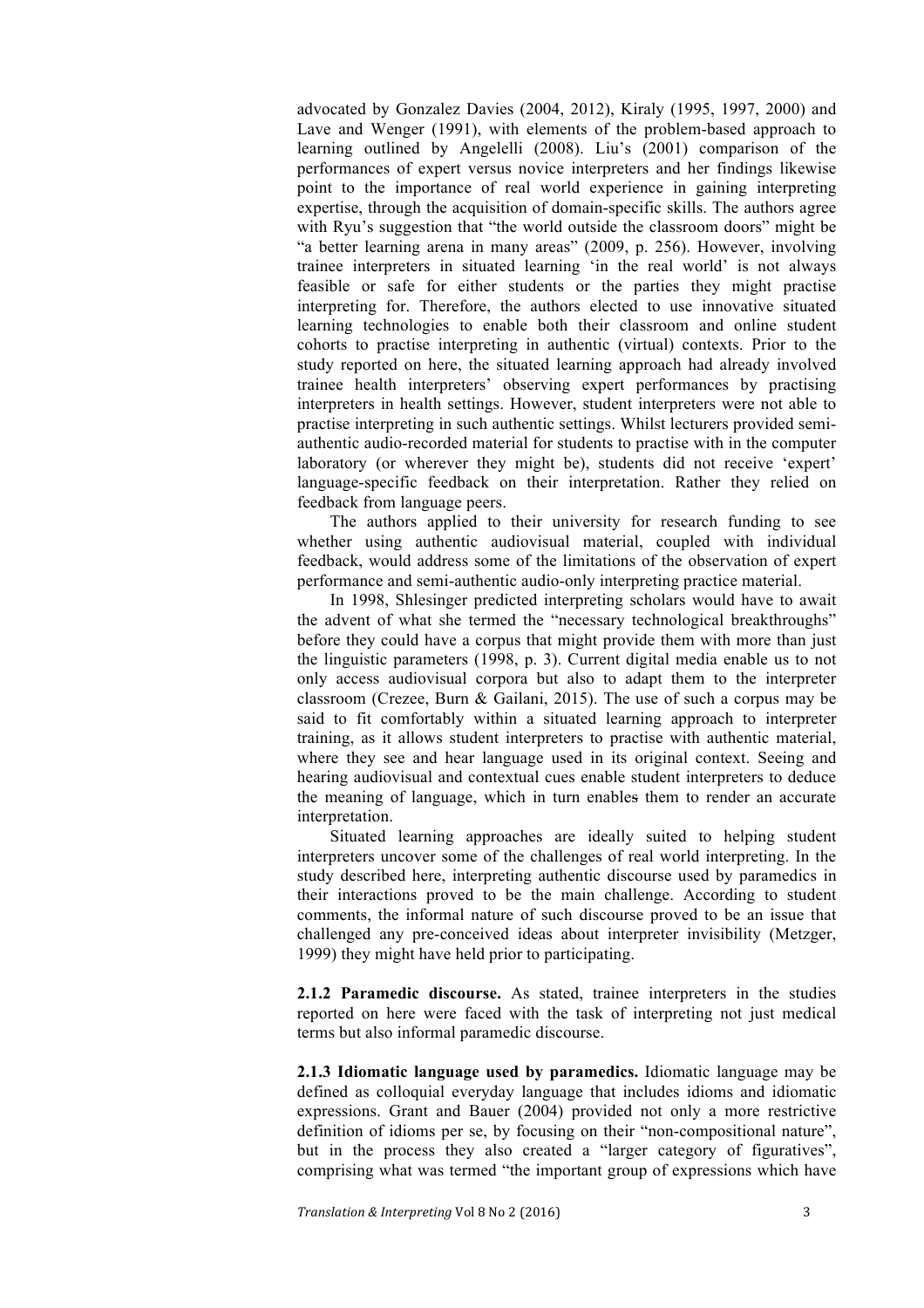figurative meanings" (2004, p. 58). Both idioms and figuratives were the focus of the colloquial language used by paramedics in the audiovisual clips provided to trainee healthcare interpreters in one of the studies reported on here.

A number of authors (Antaki, 2007; Major & Holmes, 2008; Pudlinski, 2005) have commented on the use of idiomatic and colloquial language by English-speaking health professionals. In describing the use of idioms by mental health practitioners, Antaki argues that "idiomatic talk in an institutional setting may be 'merely friendly' but not necessarily" (2007, p. 528), providing examples of how mental health practitioners use idiomatic language to summarize client accounts and get them to "express their agreement" (2007, p. 529). Antaki points out that idioms are easily recognizable to members of the in-group. The question is to what extent the student interpreters described in the current study may be considered 'full' members of the 'in-group' (Feng, 2014).

Major and Holmes (2008) outline characteristics of social talk used by nurses to describe healthcare procedures, which includes providing information, reasons, options and reassurance. Major and Holmes's discursive analysis showed evidence of the use of idiomatic expressions such as *give me a buzz* and *steer clear of that*. These are undoubtedly an element of what Major and Holmes describe as "the social talk which is so important to establishing empathy" (2008, p. 60).

In interacting with patients, paramedics may be said to have a number of communicative goals: they firstly need to quickly assess the patient's condition (triage), eliciting information from the patient or his/her family, as well as from any witnesses to events leading up to the current situation. Any information elicited is supplemented by investigations such as establishing vital signs (blood pressure, heart rate) and recorded, usually for the purpose of 'handing over' to medical personnel at the hospital emergency department (Iedema et al., 2012; Mitchison et al., 2012). Paramedics need to gather information, whilst also providing treatment and ensuring compliance by anxious patients, and colloquial language could be used to simultaneously communicate empathy and reassurance.

Communication in healthcare settings may be impacted by many possible risk factors (Schuster et al., 2010, p. 25), which may be further complicated by cross-linguistic and cross-cultural differences. How will trainee health interpreters interpret (in both senses of the word) strategies aimed at providing reassurance to anxious patients? Will they correctly identify idiomatic expressions and interpret these appropriately? As an added complication, not examined here, student interpreters from some cultural groups may be unsure how to interpret the colloquial language in a culturally appropriate way.

## **3. Methodology**

The study described here used a mixed methods approach, involving assessment of interpreting performance using audiovisual recordings of authentic discourse-in-context which had been manipulated to allow for consecutive interpreting by students. Pre- and post-study surveys were used to gauge students' awareness of the type of discourse they were about to interpret and their response to practicing with unscripted audiovisual recordings rather than audio recordings scripted and recorded by their lecturers.

#### **3.1 Background to participants and practice material**

As stated above, the New Zealand and Australian healthcare systems are very

*Translation & Interpreting* Vol 8 No 2 (2016) 4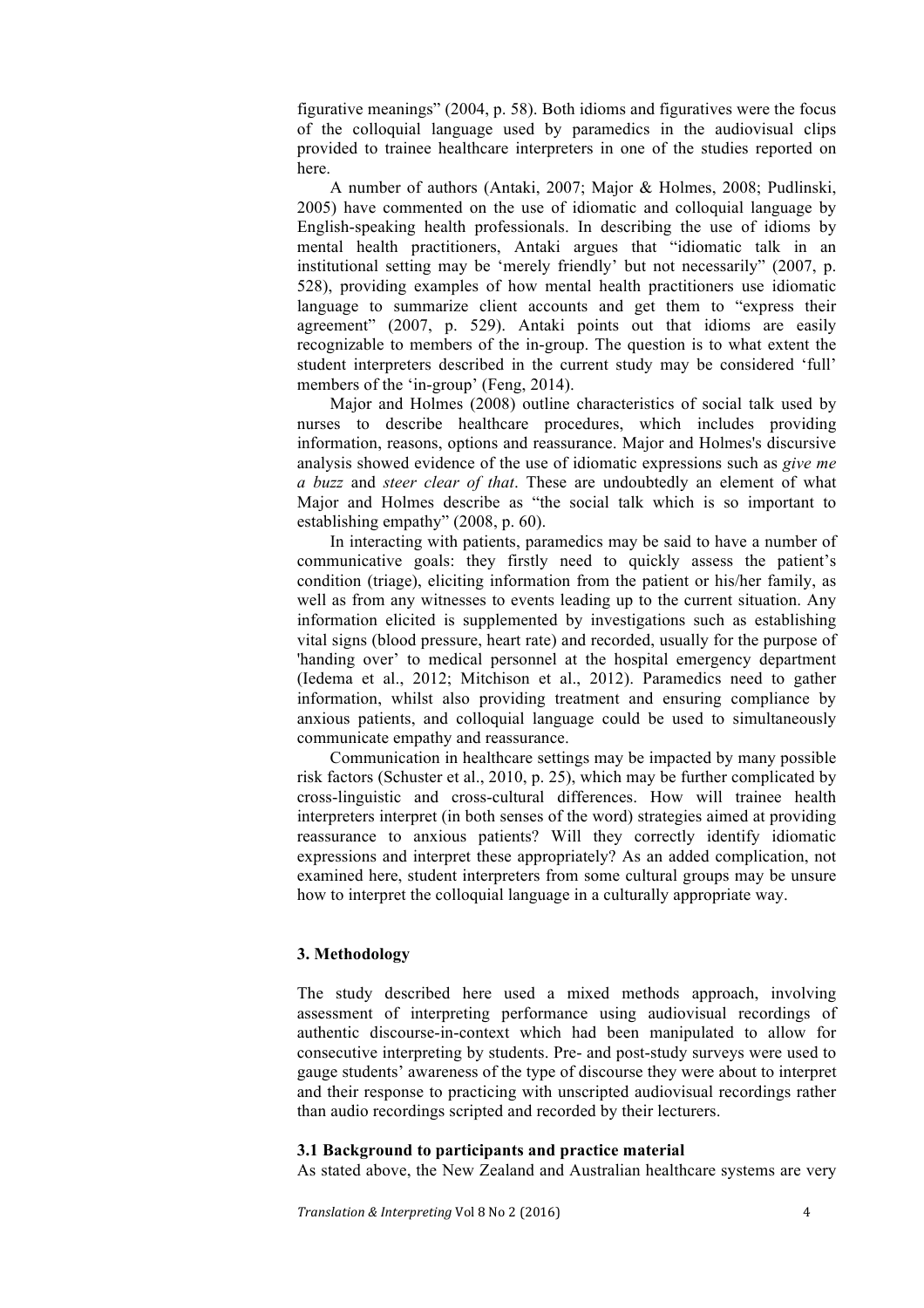similar in terms of organization and ideological underpinnings. In both countries, interactions between healthcare staff and patients are aimed at establishing a good rapport, and characterized by the use of idiomatic everyday language.

The study focused on natural idiomatic language used by paramedics interacting with the public. It also focused on students' awareness of the same, and their ability to recognize and interpret it at first attempt. Classroom discussions with healthcare interpreting students over the past two decades have shown that they encounter two main types of interpreting problems – the first one relating to medical terminology (as one would expect), but the second one relating to the use of everyday idiomatic language.

Audiovisual clips showing paramedics at work were chosen because the language used in the different clips referred to common healthcare conditions, which meant terminology was relatively easy to interpret for students who had already completed an introductory health interpreting course.

**3.1.1 Error analysis in the work of trainee interpreters.** The studies reported on here will focus mainly on trainee interpreters' ability to "grasp rapidly and convey the essential meaning of what is being said" (Gerver, Longley, Long, & Lambert, 1989, p. 724) when interpreting idiomatic language from English as their additional language (EAL).

Barik (1969) employed a quite simple classification of interpreting errors comprised of omissions, additions and a category he described as "substitutions and errors" (p. 204-206) all of which the authors deemed relevant after an initial pre-analysis of students' interpreting performance. Within the category of semantic errors, Barik distinguished between mild and gross semantic errors (1969, p. 204), ranging from mild through substantial to gross "phrasing changes" (1969, p. 205-207). In the studies reported on, external language assessors were asked to mark omissions, additions and changes in students' interpreting on the associated scripts, providing a translation of what had actually been said and how it constituted a change (if applicable). This enabled the authors to carry out an analysis similar to that described by Barik, since the involvement of external assessors did not allow for a more extensive analysis.

**3.1.2 Researchers.** One of the researchers was the course lecturer, while the other researcher was not in a student-teacher relationship with the students. Ethics approval for both studies was obtained from the University Ethics committee and it was suggested that the researcher who did not teach the students should be in charge of data collection.

**3.1.3 Participants.** Participants were all L2 English student interpreters representing a range of different languages including Mandarin, Cantonese, Russian, Samoan, Portuguese, Thai and Korean. Study 1 participants were all L2 English student interpreters in an advanced healthcare interpreting classroom. Participants had all successfully completed the introductory healthcare interpreting course in the previous semester of the academic year, acquiring a basic knowledge of anatomy, physiology and pathology of all major organ systems. They had also successfully completed the associated consecutive interpreting test focusing on a dialogue in medical settings. Since the audiovisual interpreting practice clips involved students interpreting consecutively after turns taken by ambulance paramedics and patients, students were well prepared for the type of interpreting and the medical terminology involved.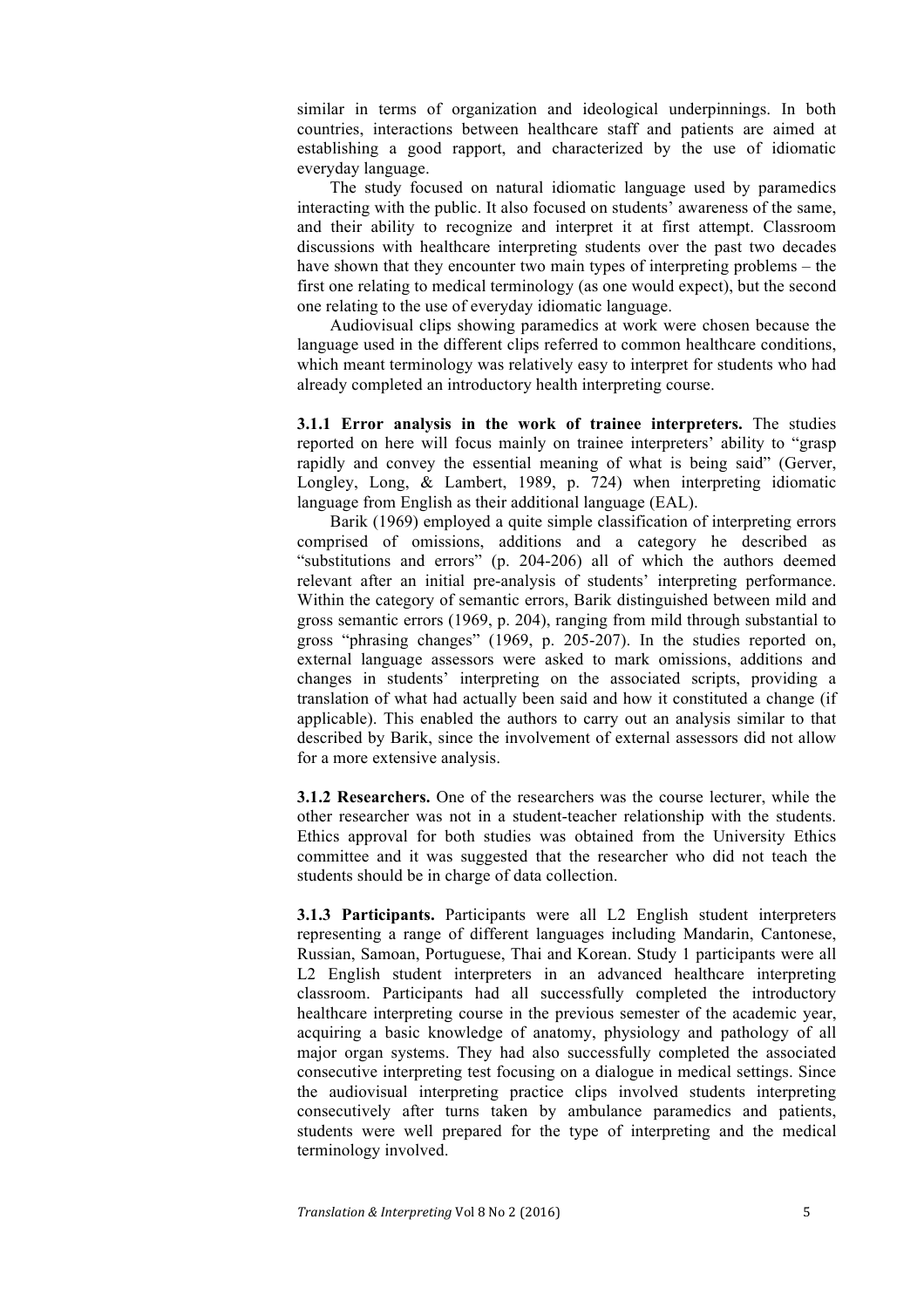**3.1.4 Selection of audiovisual material.** The researchers in the first study focused on identifying audiovisual recordings showing interactions between patients and healthcare professionals that were not of an overly specialist nature, yet contained a lot of idiomatic language. After surveying a range of recordings, including several based on in-hospital interactions, they opted to use scenes from an Australian series entitled *Recruits: Paramedics*. The program's accessibility through Educational Television (ETV) ensured its availability for educational purposes. The series follows newly graduated paramedics as they go out on their first assignments, mentored by more senior ambulance staff. Australian programs are regularly shown on New Zealand television, and usage and expressions are very similar. As mentioned previously, the Australian healthcare system is very similar to the New Zealand one. None of the 14 participants commented about the speakers being Australian at any stage, which may indicate that they were very familiar with both pronunciation and speaking style.

Episodes from the *Recruits: Paramedics* series were transcribed by a professional transcriber. Clips were chosen by selecting stretches of the transcript which contained a lot of natural idiomatic language that might prove a challenge to L2 English interpreting students. Each of the seven clips represented approximately five minutes of audiovisual interaction. It proved essential to keep the audiovisual practice clip at less than 10 minutes (after the insertion of silent pauses) as clips of over 10 minutes' duration proved difficult for students to download.

**3.1.5 Assessment.** Once students had interpreted the audiovisual tasks, the scripts, with the de-identified student recordings and associated audiovisual clips, were posted online using the learning management system available at the university. All these were posted on a site which was accessible only to the language assessors who normally assist with marking the student interpreting tests. The language assessors were asked to watch the audiovisual clips, listen to the student recordings and indicate on the script what sort of interpreting choices the learner made. They marked these as  $\checkmark$  if a correct equivalent was used, as O if a word or phrase was omitted, and as C (for Change) if a word or phrase was interpreted differently. When the language assessors inserted a C, they were asked to write a back translation in English of what the student interpreter actually said. The scripts with feedback were then provided to the learners, so they could benefit from the feedback.

Study participants completed one audiovisual task over seven consecutive weeks of the course, starting in week 3 and finishing in week 10 of the twelveweek semester. Study 2 participants completed one audiovisual task in each of weeks 3, 6 and 9 of the semester. Experience with study 1 had shown that students found one audiovisual task per week too much to cope with on top of their audio-only interpreting practice.

As mentioned, participants were asked to complete brief pre-test and post-test surveys. The main aim of the surveys was to gauge student interpreters' awareness of particular forms of authentic language use and the challenges this may pose to interpreters. A second aim was to gauge student interpreters' response to the use of audiovisual tasks based on authentic settings (e.g. paramedics and lawyers at work) as compared to the use of scripted, semi-authentic tasks recorded as audio tasks only (without the visual cues afforded by the audiovisual tasks). In both studies, scripts containing individual feedback from the markers were emailed to the participating students, but a copy was also printed and used for purposes of interpreting analysis.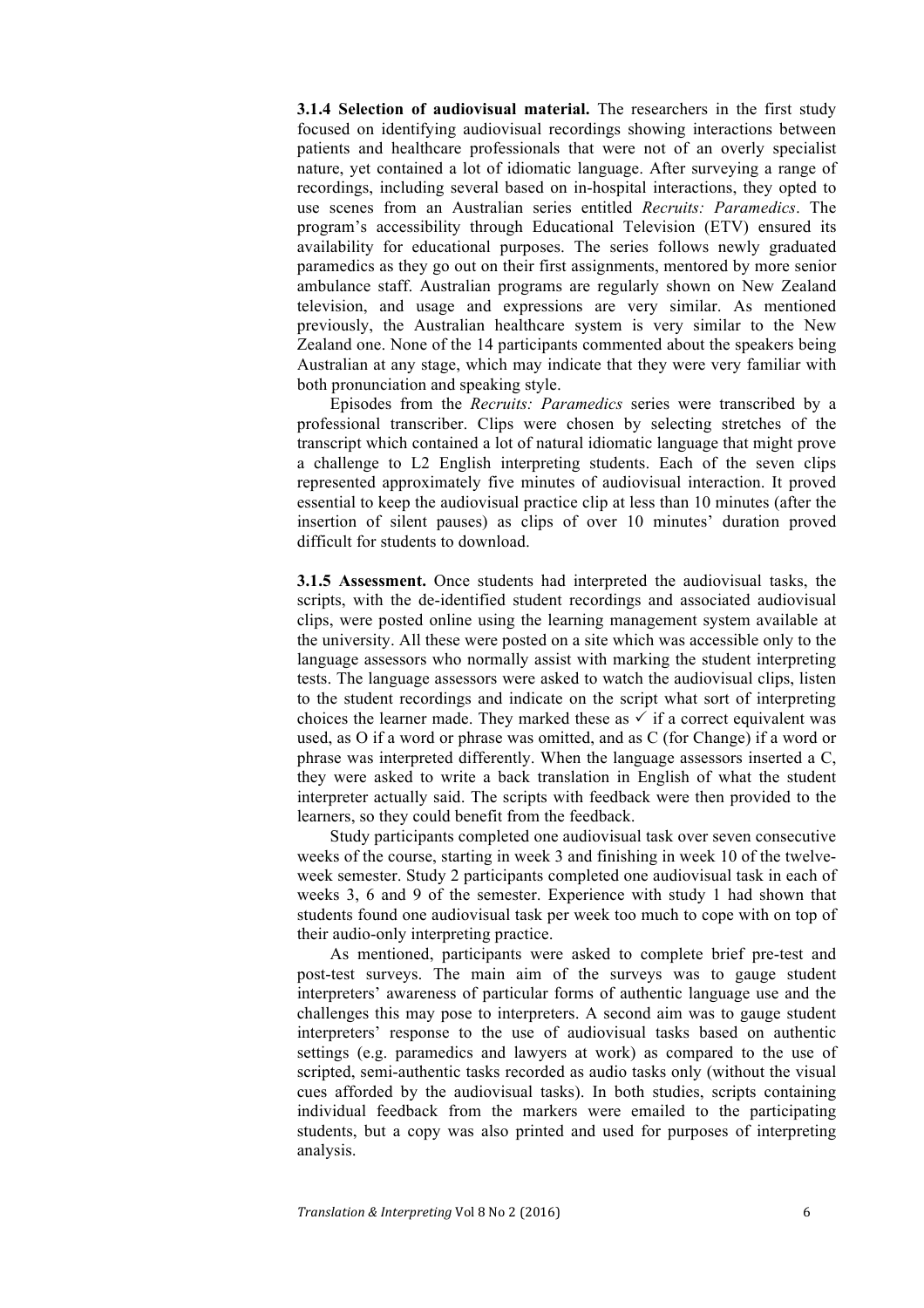## **4. Analysis**

**4.0.1 Assessment feedback.** The anonymous language assessors were asked to focus mainly on the way student interpreters had handled the idiomatic language. In the scripts given to the language assessors, such examples of idiomatic language had been italicized with a paraphrase of the meaning added between brackets.

As stated previously the language assessors were asked to provide very simple feedback to students, consisting only of 'correct interpretation', 'omission' or 'change' with a back translation in English and a verbatim rendering in the student's language written on to the script. All idiomatic expressions in the script were followed by a brief explanation of that expression in between brackets and printed in italics, so students could see what the expression actually meant and how they had interpreted it.

Idiomatic expressions from the scripts were then inserted into an Excel spreadsheet and for each expression on each clip, a comment was made as to how the student had interpreted the expression in question (correct paraphrase, omission or incorrect interpretation). Those that were changed were added into the Excel sheet to allow for further analysis as to the nature of the miscue: incorrect translation because student apparently misheard (e.g. "Master and apprentice" interpreted as "Mister"), literal translation of component elements of the idiom (which made no sense in the Target Language) or idiomatic expression, or interpretation of selected elements only, i.e. meaning lost. An example of the latter was "*John was thrown in the deep end*" interpreted as "*John was thrown*".

For this analysis, we mainly looked at expressions used by paramedics interacting with patients.

## **4.1 Findings of analysis**

**4.1.1 Pre- and post-test surveys.** The pre- and post-test surveys both focused on very similar questions, as they aimed to establish how students felt about their awareness of and ability to interpret idiomatic language, as well as to gauge the effectiveness of audio or audiovisual recordings. Findings of the post-test survey suggested that students really valued the opportunity to practise interpreting idiomatic language with the aid of audiovisual clips.

**4.1.2 Analysis of language use.** Table 1 shows an overview of the use of idiomatic language by the various speakers in the audiovisual clips. Speakers included the narrator (N), dispatchers, paramedics and patients or their family members. Paramedics could be heard speaking to the dispatchers, to each other, to the camera, and to patients or their family members. Table 1 shows the numbers of idiomatic expressions used by speakers. An analysis of the transcript of the audiovisual segment showed that idiomatic language used by paramedics fitted into the following taxonomy:

- *Questions*: Eliciting information from either patient or relatives/bystanders
- *Instructions*
- *Softened representations of medical reality* (SRMRs)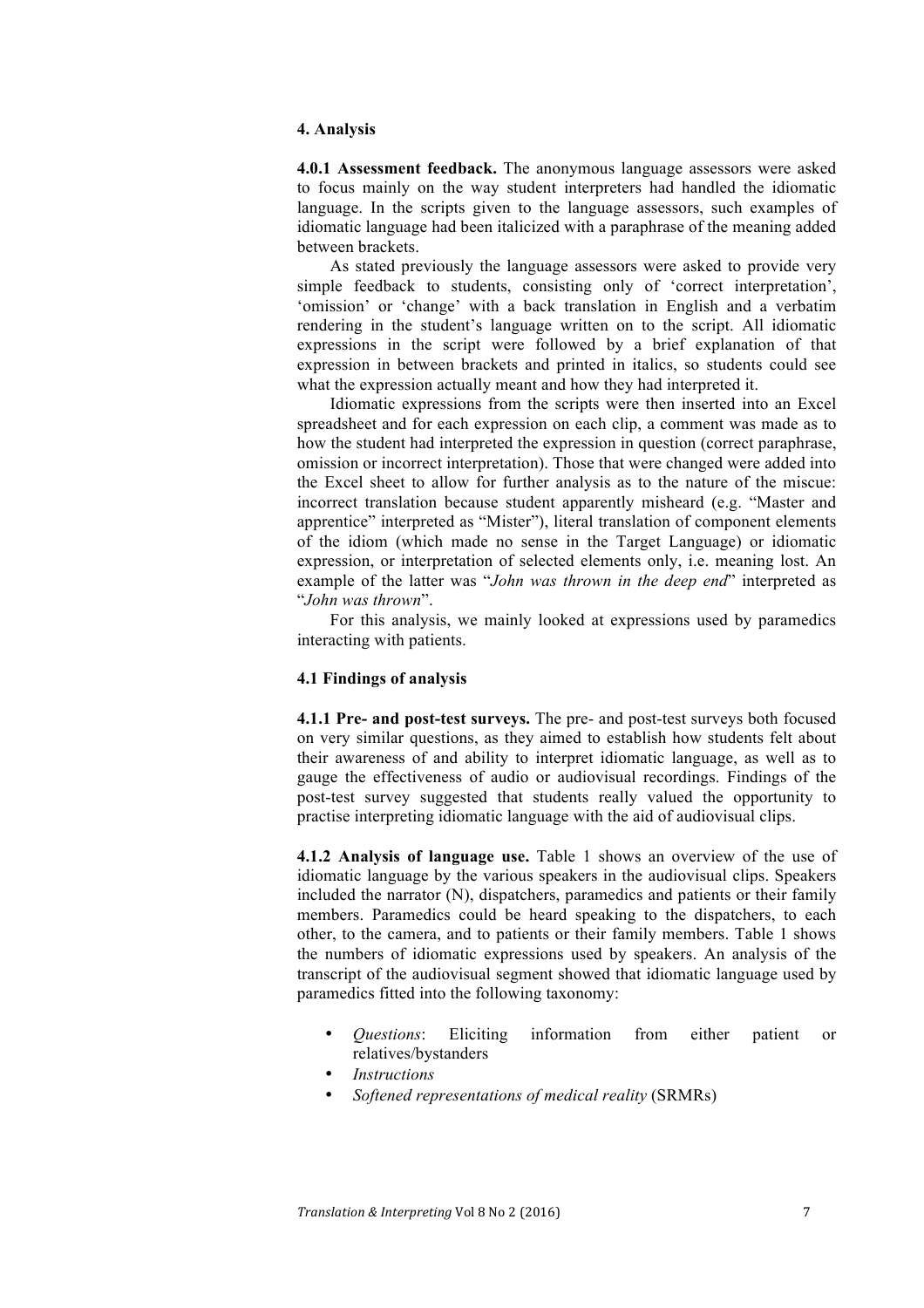|      | Total      |    |                | <b>Paramedic</b> | <b>Paramedic</b> | <b>Paramedic to patient</b> |                               |              |
|------|------------|----|----------------|------------------|------------------|-----------------------------|-------------------------------|--------------|
| Clip | <b>IEs</b> | N  | <b>Patient</b> | to<br>paramedic  | to<br>camera     |                             | <b>Questions</b> Instructions | <b>SRMRs</b> |
|      | 12         | 5  | U              |                  |                  |                             | າ                             | 3            |
| 2    | 10         | 3  |                |                  | 6                |                             |                               |              |
| 3    | 14         | 8  |                |                  | 4                |                             |                               |              |
| 4    | 9          |    |                | 3                | 5                |                             |                               |              |
| 5    | 21         | 5  |                |                  | 9                |                             |                               |              |
| 6    | 10         | 3  | 3              | ი                |                  |                             |                               |              |
|      | 21         | 6  | 0              |                  |                  | 0                           |                               |              |
| All  | 85         | 31 | 4              | 5                | 25               | 2                           | 3                             | 15           |

Table 1. Overview of idiomatic expressions (IEs) used by various speakers

Most idiomatic expressions consisted of between 5 and 7 words. Examples included: *with no room for error*, *I'm still a bit sort of in the zone*, *still hasn't sunk in, keep an eye on her, she's a bit worked up, try to squeeze in a quick dinner, legs just went from under me.*

Examples of idiomatic expressions comprising instructions included: *You reckon you can give us a hand to get on the bed?* Other examples of informal colloquial language used to elicit information included *What has our young lady done?* (speaking to an 85-year old female), followed by *You let me know if you need anything more okay*?

Softened representations of medical reality were used to both keep patients informed as to what was happening or about to happen, but also to provide reassurance. Examples where paramedics used informal colloquial softeners such as *a bit* and *just* included: y*ou need to go into the hospital, get a bit of a chest x-ray* and *I just need you to hang in there alright?*

Examples of three categories of interactions were found within the same utterance, as for instance in: *I'm just going to pop this on your face, cause your breathing is pretty ordinary isn't it doll*' and: *We are just pulling up okay. Just keep coughing it up, you are doing really well okay?* And *Going to try and clean you up here a bit alright* speaking to a patient with a serious episode of pneumonia complicated by swine flu. Another utterance aimed at both instructing and reassuring included: *Okay, just straighten that leg up for me. You're alright, you don't move at all, you let me move you.* Another paramedic said: *You look like you might have done that other hip darling. That's how it's sort of looking* to make the elderly patient aware that she had probably suffered (another) hip fracture.

Paramedics were using the word '*just*' and verbs such as '*pop*' to indicate that actions would take no time at all, thus seemingly trying to minimize such actions and reassure patients. Examples included: *get a bit of an X-ray, there's quite a bit going on, she's a bit worked up*. Colleagues and patients were addressed in very informal ways, with examples including: *you're going good, buddy; you're alright, mate; our young lady; sweetie; darling* and *doll.*  Student interpreters almost invariably omitted such terms of address. Since we did not survey students about their interpreting choices, we can only surmise that they may have deemed these culturally inappropriate and thought it better to leave them out altogether.

Examples of the most commonly misinterpreted idiomatic expressions can be seen in Table 2. All those who misinterpreted *pop this on your face* failed to accurately convey the meaning of 'put something on your face quickly'. Students also had problems handling the expression *a bit of time* in the sense of *a brief amount of time* (30% correct). This interpretation is not taking into account that in fact the expression *a bit of time* is often used to soften the fact that the process may in fact be somewhat lengthy. Such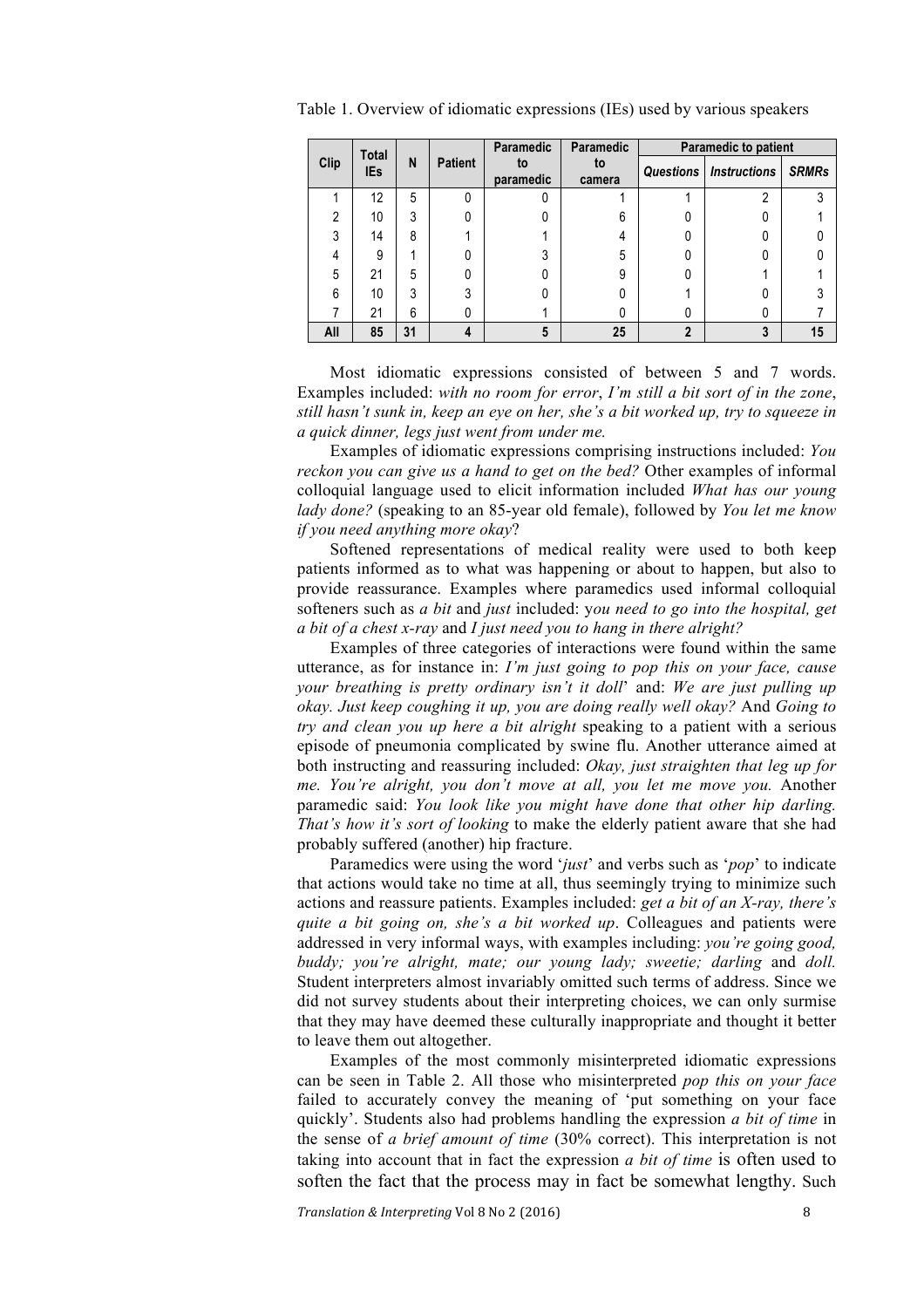expressions are often used by nurses to reassure patients (Major & Holmes, 2008). It is therefore somewhat concerning that trainee health interpreters do not *get* this meaning of *doing something quickly*, as the intended minimization attempt would have also been lost. It is also concerning that 'popping' something *on* was changed into taking something *off*.

In the case of a patient's car having been rear-ended, three of the students changed the meaning so that the situation was reversed and the victim was said to have run into the car in front of her.

| <b>Idiomatic</b><br>expression                                                | <b>Total</b><br>number of<br>students | <b>Omitted</b> | Changed        | <b>Examples of incorrectly interpreted</b><br>phrases                                                                                                                                               |
|-------------------------------------------------------------------------------|---------------------------------------|----------------|----------------|-----------------------------------------------------------------------------------------------------------------------------------------------------------------------------------------------------|
| You reckon you<br>can give us a<br>hand to get<br>onto the bed?               | 14                                    | 5              | 3              | give us your arm; give us one of your<br>hands.                                                                                                                                                     |
| she's a bit<br>worked up                                                      | 14                                    | 6              | $\overline{c}$ | -should be able to recover with a good<br>night's rest; so it brought her to the<br>current                                                                                                         |
| She was rear-<br>ended when the<br>car in front of<br>her stopped<br>suddenly | 13                                    | 3              | 6              | she hit a car in front; she went into a<br>car; she hit the front; she lost her<br>direction; her car spin out as it been hit                                                                       |
| my legs just<br>went out from<br>under me                                     | 11                                    | 4              | 4              | I think this side has no feelings; legs<br>stayed/went on; something went not<br>quite well; everything was blurry'.                                                                                |
| Probably still<br>hasn't sunk in                                              | 13                                    | $4*$           | $\overline{7}$ | too much happened today I think I will<br>slowly accept them; now starts slowly<br>realizing; have to slowly experience it                                                                          |
| I will just pop<br>that on you                                                | 12                                    | 3              | 4              | Do you have any problems?; I'll take<br>this off; I'll just take out this thing into<br>this way: I'll take that out                                                                                |
| thrown in the<br>deep end                                                     | 12                                    | 1              | 6              | has experienced death; was right about<br>his job; has done a lot of good things in<br>a week; was put onto a day shift; has<br>been involved as much as possible;<br>'has been thrown in day team. |

Table 2. Idiomatic expressions omitted or changed by >50% of participants

\*2 omitted; 2 inaudible mumbling

With regard to the expression *it still hasn't sunk in,* two students seemed to have mistaken the word 'sunk' for 'sun'. Another one said *I will slowly accept them,* and it should be noted that in spoken Chinese language, the verb 'accept' can also mean 'to understand'.

After completing the audiovisual clips, some students commented that they felt well-prepared to interpret medical terminology, but struggled to interpret some of the colloquialisms. At the end of the last clip, there was a comment by an experienced paramedic to the effect that the new recruit paramedic had been *thrown in the deep end*. This common colloquial expression was misinterpreted by 58% of students. In a sense, students themselves were thrown in the deep end with these idiomatic expressions and results suggested they needed more exposure to authentic everyday colloquial and idiomatic language.

# **5. Discussion and conclusion**

*Translation & Interpreting* Vol 8 No 2 (2016) 9 In the study described here, student healthcare interpreters practised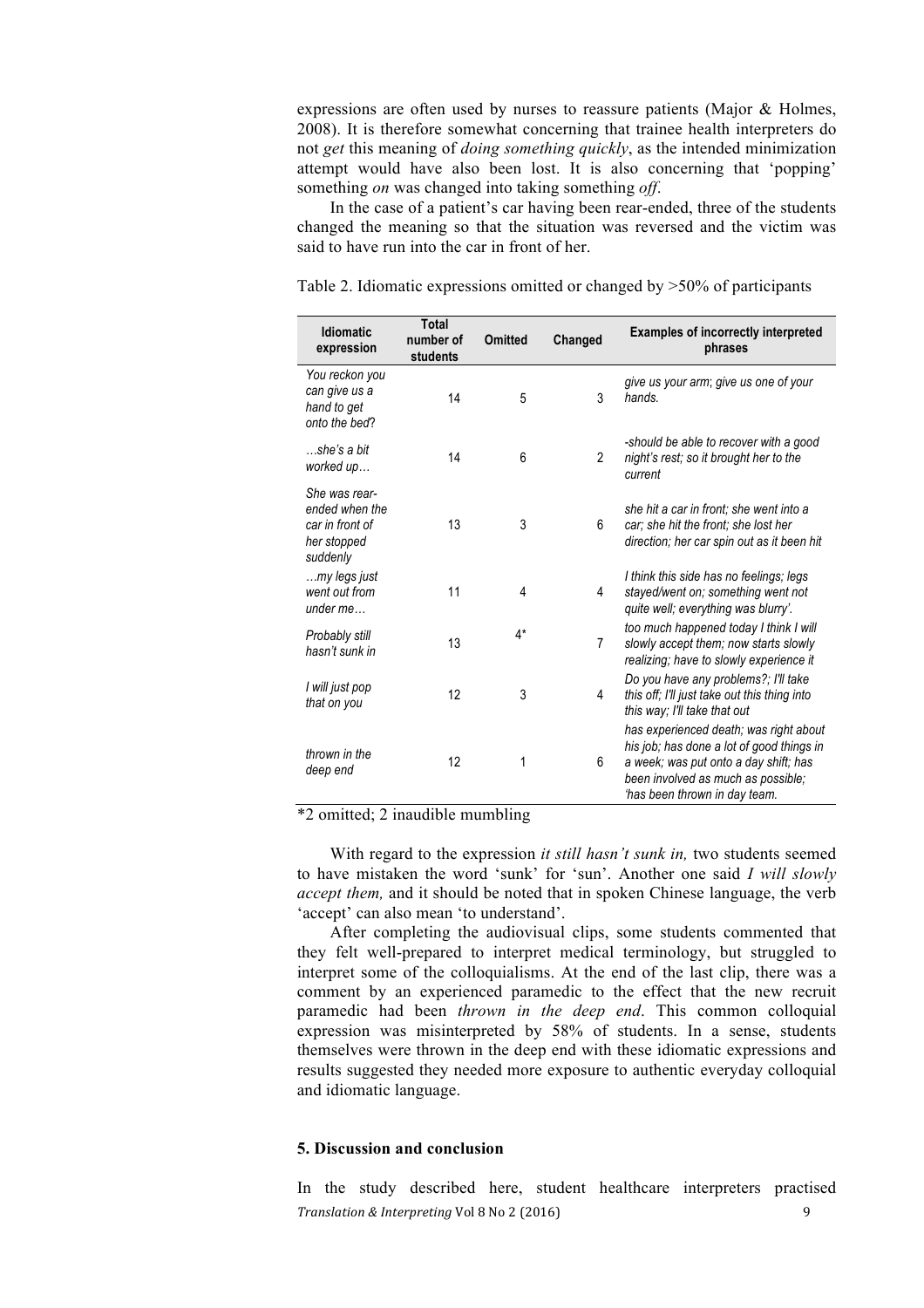interpreting with audiovisual clips based on the interactions of ambulance paramedics with a range of patients. It is sometimes jokingly said that informality is the default mode of communication in Australia and New Zealand and the discourse of the paramedics certainly fell into this category, as they tried to establish rapport with their patients and get them to relax. Interpersonal features of their discourse included giving instructions, eliciting information and softening medical reality through the use of everyday idiomatic language. Most important of all, their discourse appeared natural and unscripted.

The findings demonstrated students' apparent lack of familiarity with idiomatic and colloquial language, both in terms of recognizing it as such, and being able to accurately guess its meaning, as well as cross-cultural issues relating to the acceptability of such language in the patient's culture. Several students commented afterwards that it would be unacceptable in their culture to address patients as *doll*, *sweetie, mate, buddy* or by their first name (as in the case of 85-year old Gwen). Some said they considered them culturally inappropriate and had felt omission was the best approach. While such terms of address can easily be left out without changing the meaning of the utterance, the same cannot be said for the omission of colloquialisms used to help make patients feel more relaxed about their situation. It might be that interpreting trainers need to make room in their training to cover this aspect of the language with trainees and its purpose, especially with those trainees aiming to become medical interpreters.

Limitations of the studies included small student numbers, and the fact that the language-neutral approach to interpreter education resulted in students recording their interpreting in a range of languages. The study showed that health interpreting students need to be exposed to authentic colloquial language used in context, and courses should include exposure to such language rather than only focusing on medical terminology. Student comments around the challenges of interpreting informal paramedic discourse in a culturally and pragmatically equivalent manner (Hale, 2014) could be incorporated into classroom discussions around interpreter invisibility (Metzger, 1999) and strategies for achieving pragmatic equivalence. Students' comments about these challenges also provide an argument for including classroom sessions focusing on different discourse genres within healthcare interpreting, and on appropriate interpreting strategies. It is obvious from Russell and Dunkley (2015) that trainee interpreters need to be prepared for a wide range of discourse types within healthcare settings.

The study showed that healthcare interpreting trainees did not appear to have time for any type of top-down textual analysis: they reacted to what they heard, only having time for a very quick bottom-up analysis. It would seem that students need as much audiovisual interpreting practice with authentic interactions as possible within budgetary and logistical constraints.

Situated learning approaches should include using authentic clips together with tasks which involve students watching at least one health-related real-life documentary per week. In New Zealand, Educational Television (ETV) allows teachers to request online recordings of documentaries and other programs of interest to students. Students can then log in to ETV using their university login and password and download and/or watch such programs to add further elements of situated learning to assist their development as lifelong learners.

This article reported on a research project involving healthcare interpreting students studying advanced healthcare interpreting at undergraduate level. The study involved a cohort of students with different language pairs in a language-neutral course. The project involved a situated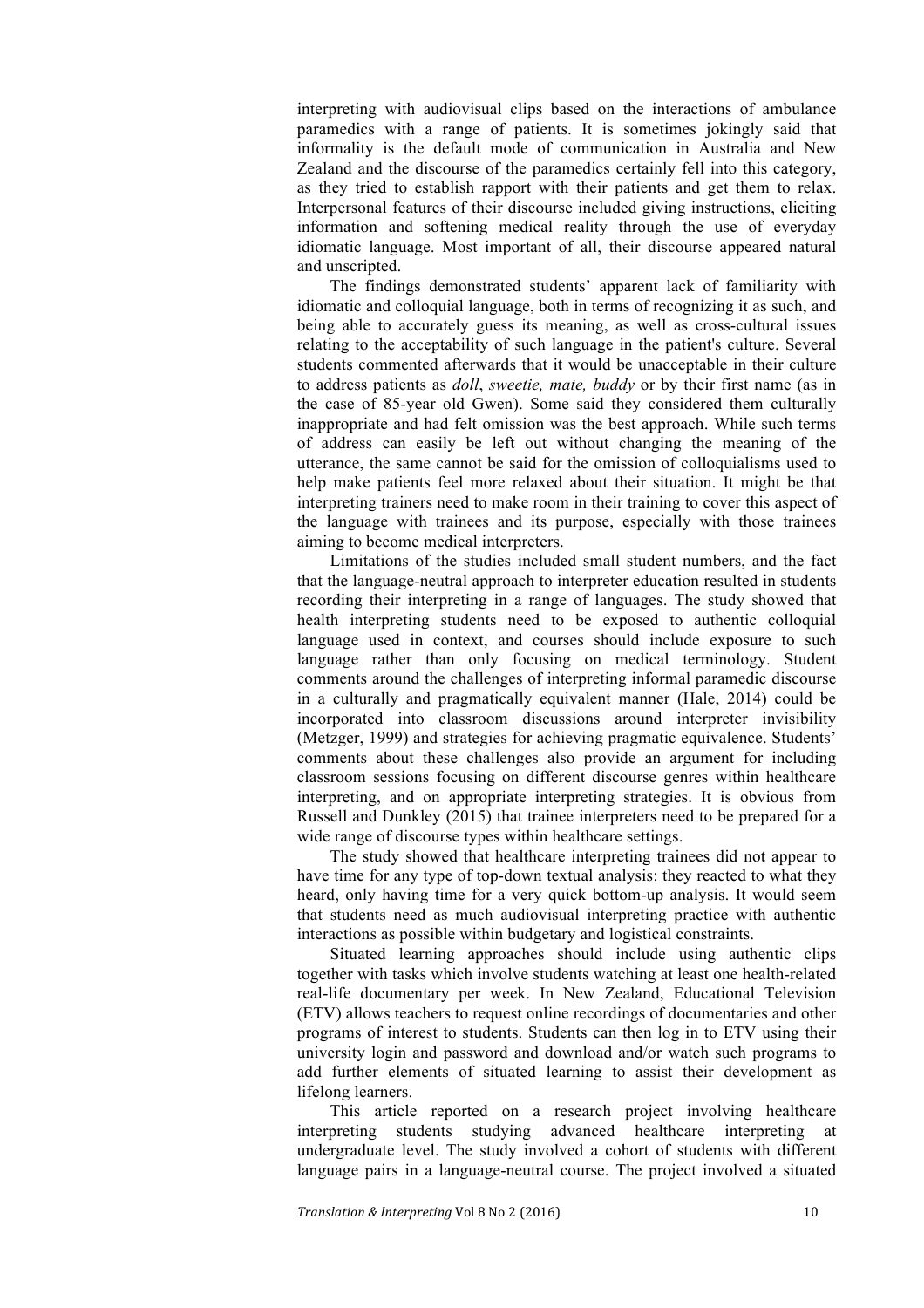learning approach which used authentic interpreting practice as well as preand post-study questionnaires. Both students and language assessors commented that they particularly appreciated having authentic practice material. Students especially enjoyed being able to face the actual challenges of interpreting 'in the setting' with the added advantage of receiving formative feedback enabling them to reflect on and improve their performance.

It is hoped that future research with trainee healthcare interpreters in similar situated learning environments will further contribute to our understanding of the 'best practice' for such students.

#### **References**

- Angelelli, C. (2008). The role of the interpreter in the healthcare setting. In Valero-Garcés, C., & Martin, A. (Eds.), *Crossing borders in community interpreting: Definitions and dilemmas* (pp. 147-164). Amsterdam: John Benjamins.
- Antaki, C. (2007). Mental-health practitioners' use of idiomatic expressions in summarising clients' accounts. *Journal of Pragmatics 39*(3), 527-541.
- Barik, H. (1969). *A study in simultaneous interpretation.* (Unpublished doctoral dissertation, University of North Carolina, USA).
- Crezee, I., Burn, J. A., & Gailani, N. (2015). Authentic audiovisual resources to actualise legal interpreting education. *MONTI: Monographs in Translation and Interpreting*, (7), 271-293.
- Feng, H. (2014). *A corpus-driven study of the use of Chinese translators' use of English collocations in commercial Chinese to English translation*. (Unpublished doctoral dissertation, Auckland University of Technology, Auckland, New Zealand). Retrieved from http://aut.researchgateway.ac.nz/handle/10292/8004
- Gee, J. P. (1997). Thinking, learning and reading: the situated sociocultural mind. In D. Kirshner & J.A. Whitson (Eds.), *Situated cognition: Social, semiotic and psychological perspectives* (pp. 235–259). Mahwah, NJ: Erlbaum.
- Gerver, D., Longley, P., Long, J., & Lambert, S. (1989). Selection tests for trainee conference interpreters, *Meta 34*(4), 724-735.
- Gonzalez Davies, M. (2004). *Multiple voices in the translation classroom: activities, tasks and projects* (Vol. 54). Amsterdam: John Benjamins.
- Gonzalez Davies, M. (2012). *Towards situated translation training: Bridging academic and professional approaches*. Keynote presentation held at the Translation Studies Symposium Training Postgraduate Students for the Translation Profession: Didactic Implications and Research Opportunities, University of Auckland, Centre for Translation Studies and Interpreting, Auckland, New Zealand.
- Grant, L., & Bauer, L. (2004). Defining idioms: Are we barking up the wrong tree? *Applied Linguistics 25*(1), 38-61.
- Hale, S. (2014). Interpreting culture. Dealing with cross-cultural issues in court interpreting. *Perspectives. Studies in Translatology 22*(3), 321-331.
- Hale, S., & Napier, J. (2013). *Research methods in interpreting: A practical resource.*  London, England: Bloomsbury.
- Hale, S., & Ozolins, U. (2014). Monolingual short courses for language-specific accreditation: Can they work? A Sydney experience. *The Interpreter and Translator Trainer 8*(2), 217-239. DOI: 10.1080/1750399X.2014.929371
- Iedema, R., Ball, C., Daly, B., Young, J., Green, T., Middleton, P., … Comerford, D. (2012). Design and trial of a new ambulance-to-emergency department handover protocol: IMIST-AMBO. *BMJ Quality & Safety*, *21,* 627-633.

Kiraly, D. (1995). *Pathways in translation*. Kent, OH: Kent State University Press.

- Kiraly, D. (1997). In search of new pathways for translator education'. In H. Drescher (Ed.), *Transfer: Übersetzen – Dolmetschen – Interkulturalität. Funfzig jahre Fachbereich Angewandte Sprach – und Kulturwissenschaft de Johannis Gutenberg Universität Mainz im Germersheim* (pp*.*135-152). Frankfurt am Main: Peter Lang.
- Kiraly, D. (2000). *A social constructivist approach to translator education: Empowerment from theory to practice*. London, England: St. Jerome.

*Translation & Interpreting* Vol 8 No 2 (2016) 11